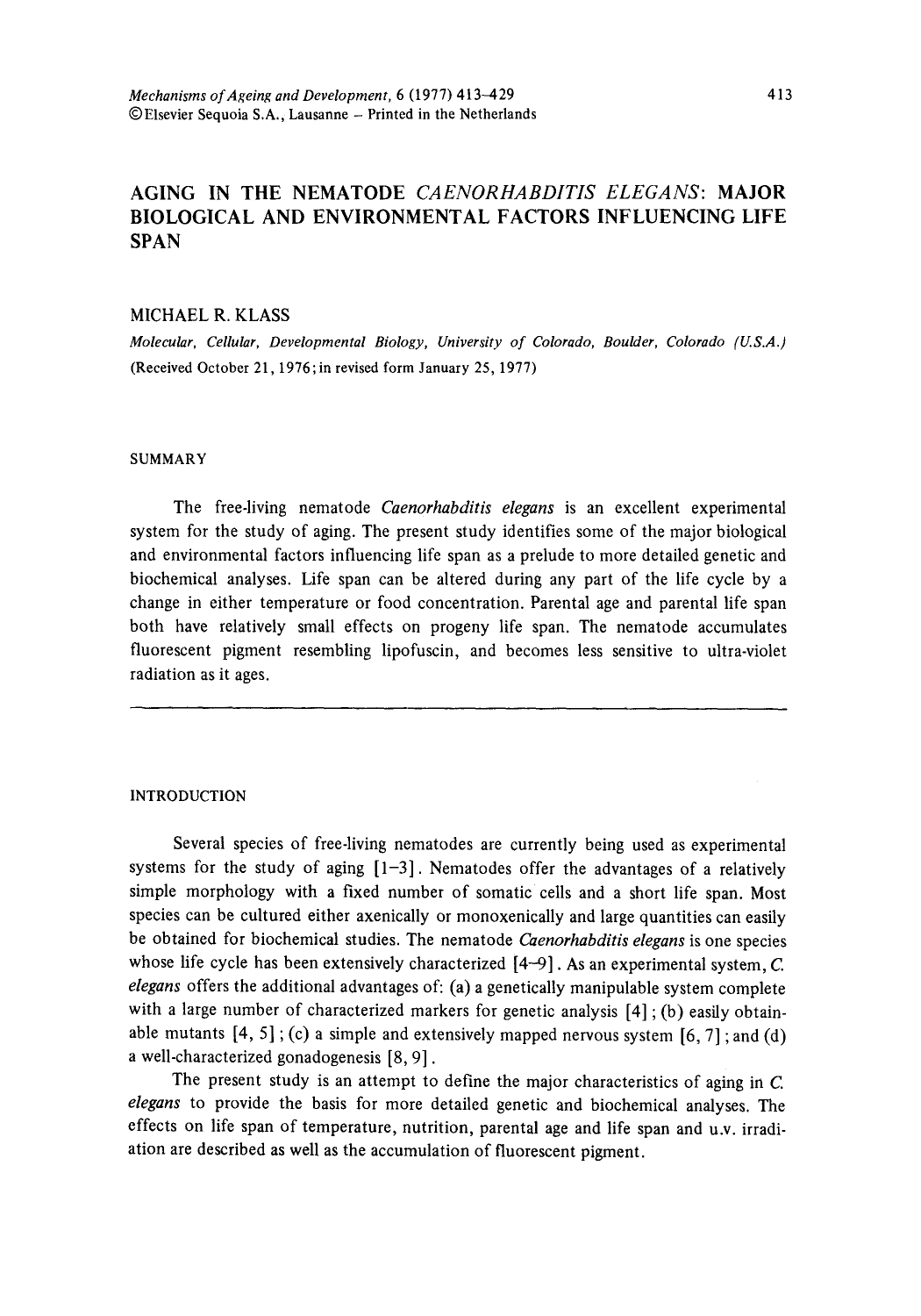### MATERIALS AND METHODS

### *Culture methods*

*Caenorhabditis elegans* v. Bristol is from the University of Colorado, Boulder, stock and was originally obtained from Brenner in Cambridge, England. For life span studies involving quantification of eggs and oocytes, individual worms were grown on NGM agar plates seeded with *E. eoli* strain OP50 [4, 8]. At daily intervals worms were transferred to fresh plates and the percentage survival and number of eggs were recorded. For life span determinations with liquid S medium [4] the concentration of *E. coli* was determined using a Petroff-Hauser counter and adjusted by serial dilution. When large quantities of nematodes were required, synchronous adult worms were separated from newly hatched larvae at daily intervals by differential sedimentation.

*Caenorhabditis elegans* mutant tsB26 was used for life span studies involving restrictive media during different portions of the life cycle, tsB26 was isolated in our laboratory after ethylmethanesulfonate mutagenesis as a temperature sensitive mutant that is sterile at 25.5  $\degree$ C [5].

### *Synchronous cultures*

Synchronous cultures for life span determinations were obtained as described previously [4]. Briefly, adult and larval worms were washed off agar plates leaving only unhatched eggs which, because of their adhesive nature, remain on the agar surface. The eggs were then allowed to hatch for two hours and all the newly hatched larvae were collected. In all experiments zero time was the time of hatching.

### *Fluorometric measurements*

For fluorometric determinations two different preparations were used: (a) crude aqueous homogenates were prepared after repeated washings in 1 ml of M-9 salt solution [4] ; and (b) chloroform-methanol extracts were prepared as described by Fletcher *et al.*  [ 10]. Fluorescence was measured using a Perkin-Elmer fluorometer.

### *U. v. irradiation*

Samples of synchronous worms were irradiated after washing in M-9 salt solution [4], washed again after irradiation and placed on agar plates seeded with *E. coli. A*  germicidal lamp, emitting mainly at 2537 A supplied the ultra-violet light exposure of  $3200$  ergs/cm<sup>2</sup>/s as estimated by a YSI Kettering radiometer. For each age and dose tested, five groups of 10 worms each were irradiated.

### RESULTS

### *Effects of temperature*

The data in Fig. 1 and Table I demonstrate that the growth rate, egg production, and life span of *C. elegans* are temperature dependent. The maximum egg production was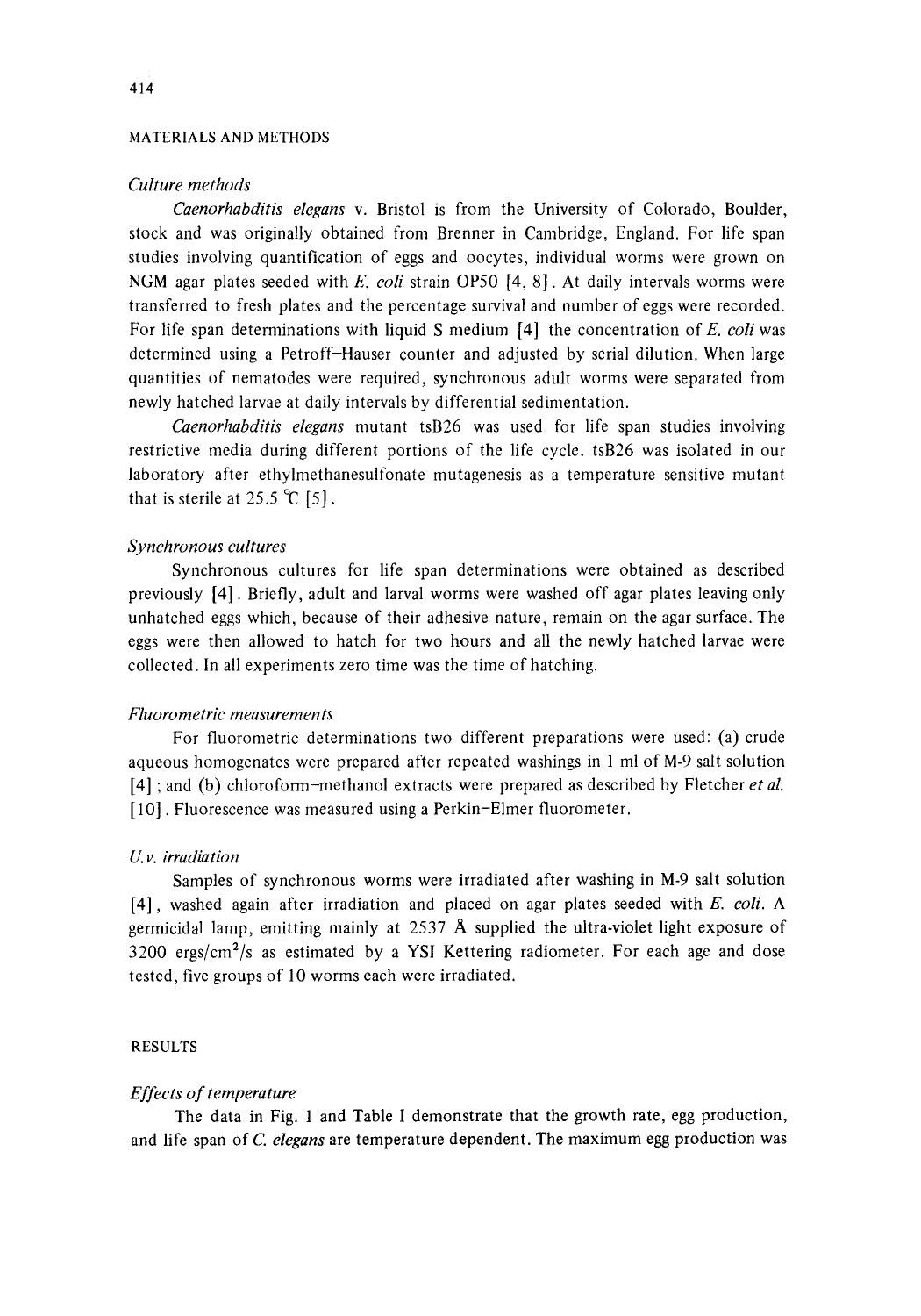

**Fig. 1. Worms were cultured individually on NGM agar plates and transferred to fresh plates daily. The**  curves show the percentage survival at daily intervals after hatching  $(0 = time of hatching)$ .  $\mathbb{Z}$ , Fertilized egg laying period plotted as percentage of the total number of eggs laid on that day;  $\mathfrak{B}$ , **unfertilized egg laying period plotted as percentage of the total number of unfertilized eggs laid on that day. a-f, Survival curves for wild type;g, survival curve for tsB26 a temperature sensitive mutant that is sterile at 25.5 °C.**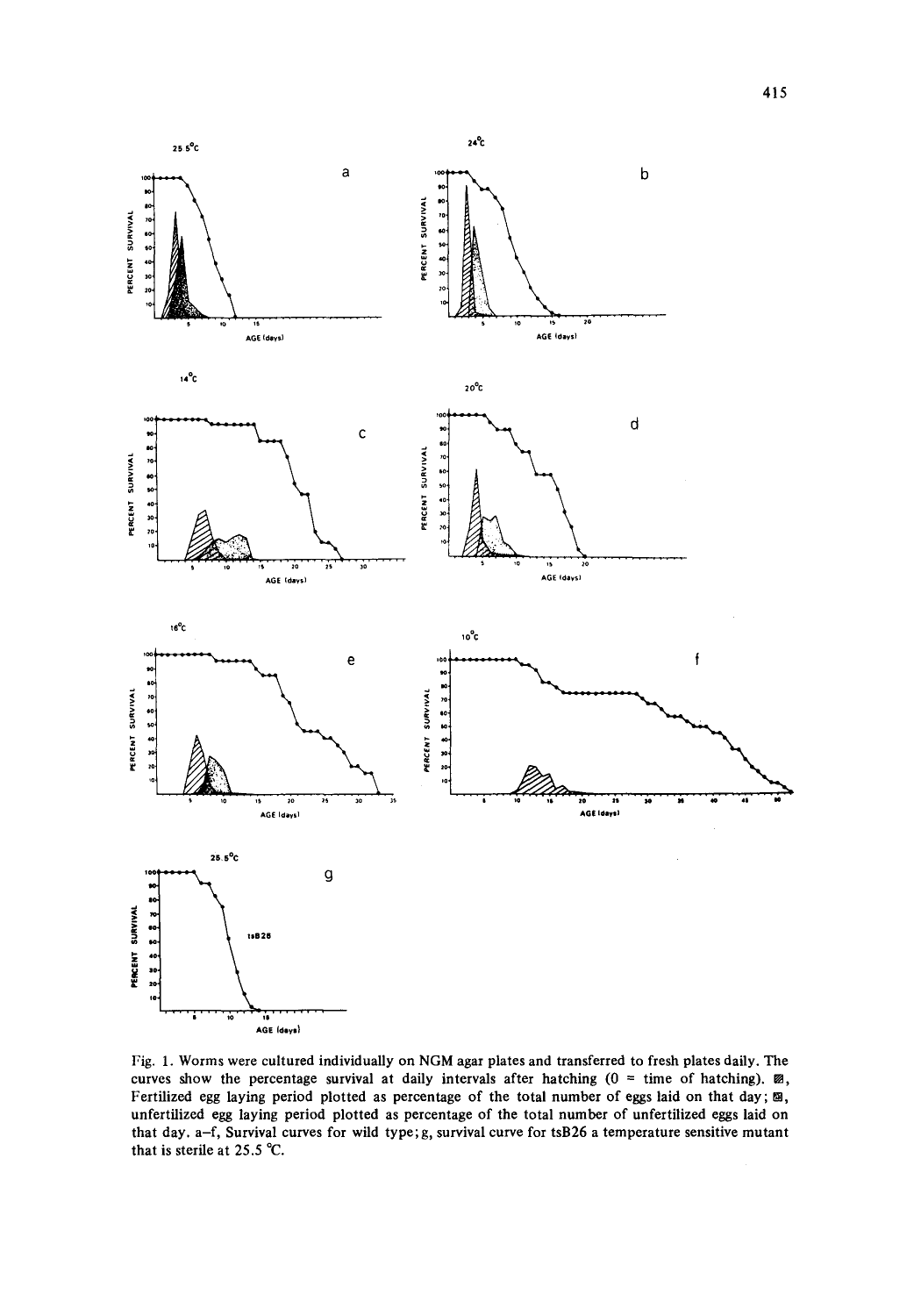| ۰<br>ı |  |
|--------|--|
|        |  |
|        |  |
| c<br>c |  |
|        |  |
|        |  |
|        |  |

### TEMPERATURE EFFECTS ON *CAENORHABDIT1S ELEG'ANS*  TEMPERATURE EFFECTS ON CAENORHABDITIS ELEGANS

 $\frac{1}{\sqrt{2}}$ 

erred to fresh plates daily. The number of fertilized eggs and unfertilized eggs deposited on the agar plates were recorded at daily intervals. The fertilized eggs were allowed to hatch over a 24 hour period and the percentage viability was recorded. The growth phase represents the time from hatching to the beginning of egg laying. The reproductive phase was measured from the be eggs were allowed to hatch over a 24 hour period and the percentage viability was recorded. The growth phase represents the time from hatching to the ferred to fresh plates daily. The number of fertilized eggs and unfertilized eggs deposited on the agar plates were recorded at daily intervals. The fertilized beginning of egg laying. The reproductive phase was measured from the beginning of egg laying to the end of egg laying. Worms grown at 6 °(7 never reached Data are summarized from experiments shown in Fig. 1. Worms were cultured individually on NGM agar plates at their respective temperatures and trans-Data are summarized from experiments shown in Fig. 1. Worms were cultured individually on NGM agar plates at their respective temperatures and transegg laying and many died at an immature size  $(n = 25)$ . egg laying and many died at an immature size  $(n = 25)$ .

| (Pemperature (°C                                                                                                                                                                                                                                                             | K Life span<br>(days)                                                                 | Mean No. of<br>fert. eggs                                                                                                             | Percentage egg<br>viability                             | Mean No. of<br>unfert. eggs       | Duration of<br>growth phase<br>(days) | Duration of<br>reproductive<br>phase (days) |
|------------------------------------------------------------------------------------------------------------------------------------------------------------------------------------------------------------------------------------------------------------------------------|---------------------------------------------------------------------------------------|---------------------------------------------------------------------------------------------------------------------------------------|---------------------------------------------------------|-----------------------------------|---------------------------------------|---------------------------------------------|
|                                                                                                                                                                                                                                                                              | $*17.8 \pm 2.2$                                                                       |                                                                                                                                       |                                                         |                                   |                                       |                                             |
| $6^{\circ}$ $\pm$ 0.3 <sup>o</sup><br>$10^{\circ}$ $\pm$ 0.5 <sup>o</sup><br>$14^{\circ}$ $\pm$ 0.5 <sup>o</sup><br>$16^{\circ}$ $\pm$ 0.5 <sup>o</sup><br>$16^{\circ}$ $\pm$ 0.5 <sup>o</sup><br>$20^{\circ}$ $\pm$ 0.5 <sup>o</sup><br>$24^{\circ}$ $\pm$ 0.5 <sup>o</sup> | $34.7 \pm 5.8$<br>$20.8 \pm 1.7$<br>$23.0 \pm 3.2$<br>$14.5 \pm 2.0$<br>$9.9 \pm 0.8$ | $\begin{smallmatrix} 0 & 0 \ 0.3 & 0.9 \ 0.05 & 0.9 \ 0.05 & 0.71 & 0.89 \ 0.07 & 0.71 & 0.89 \ 0.07 & 0.07 & 0.01 \end{smallmatrix}$ |                                                         | $1.3$<br>$44.6$<br>$125$<br>$135$ |                                       | 4                                           |
|                                                                                                                                                                                                                                                                              |                                                                                       |                                                                                                                                       | $\frac{7}{5}$ $\frac{2}{3}$ $\frac{8}{3}$ $\frac{8}{3}$ |                                   |                                       |                                             |
|                                                                                                                                                                                                                                                                              |                                                                                       |                                                                                                                                       |                                                         |                                   |                                       |                                             |
|                                                                                                                                                                                                                                                                              |                                                                                       |                                                                                                                                       |                                                         |                                   |                                       |                                             |
|                                                                                                                                                                                                                                                                              |                                                                                       |                                                                                                                                       |                                                         |                                   |                                       |                                             |
| $25.5^{\circ} \pm 0.5^{\circ}$                                                                                                                                                                                                                                               | $-9 + 1.$                                                                             |                                                                                                                                       | 93                                                      |                                   |                                       |                                             |

 $X \pm 95\%$  confidence interval of the mean.  $*\overline{X} \pm 95\%$  confidence interval of the mean.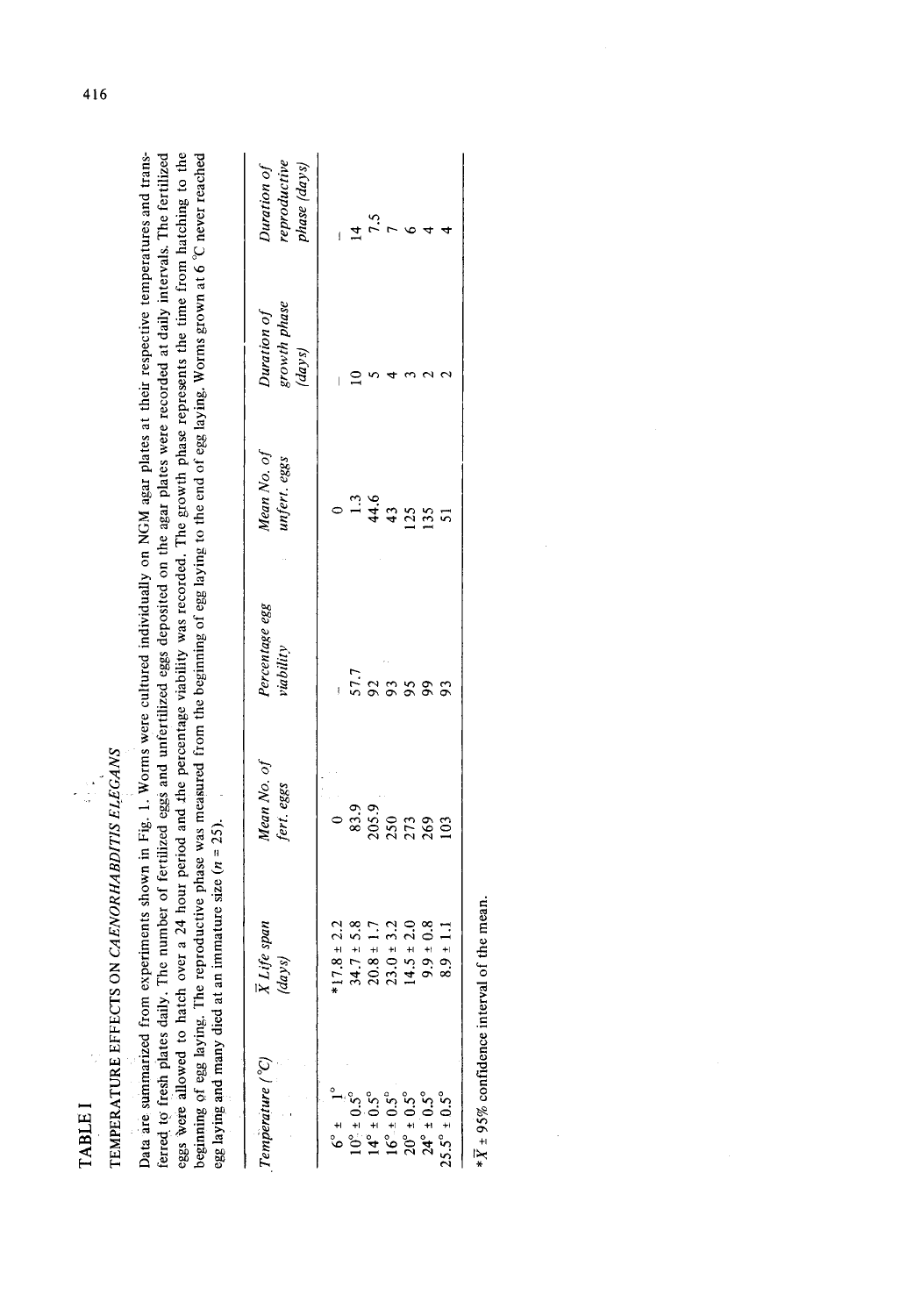observed at 20 °C while the maximum life span was at 10 °C. At 25.5 °C and 10 °C egg production was significantly reduced. The correlation between temperature and the inverse of the life span appears linear from 16  $\degree$ C to 25.5  $\degree$ C (Fig. 2). At temperatures greater than 25.5 °C (not shown) and less than 16 °C this linearity is no longer found.





### TABLE II

### EFFECTS OF TEMPERATURE DURING DIFFERENT PARTS OF THE LIFE CYCLE

High temperature was 25.5  $\degree$ C and low temperature was 16  $\degree$ C. Data are represented as the mean life spans  $\pm 95\%$  confidence intervals of the means ( $n = 25$ ). Growth period was from the time of hatching until egg laying. Reproduction was from the beginning of egg laying until the end of egg laying. Postreproduction was from the end of egg laying until death.

| Growth | Reproduction | Post-reproduction | Mean<br>life span<br>(days) |
|--------|--------------|-------------------|-----------------------------|
| High   | High         | High              | $8.89 \pm 1.1$              |
| High   | High         | Low               | $10.64 \pm 1.4$             |
| High   | Low          | Low               | $16.04 \pm 1.4$             |
| Low    | High         | Low               | $11.52 \pm 1.8$             |
| Low    | High         | High              | $9.43 \pm 0.7$              |
| Low    | Low          | High              | $12.76 \pm 0.8$             |
| Low    | Low          | Low               | $23 \pm 3.2$                |

The data in Table II show the effects of temperature change on life span. These data indicate that a change in temperature during either the growth, reproductive, or post-reproductive portion of the life cycle will affect life span. Although low temperature always increased life span and high temperature likewise always decreased life span the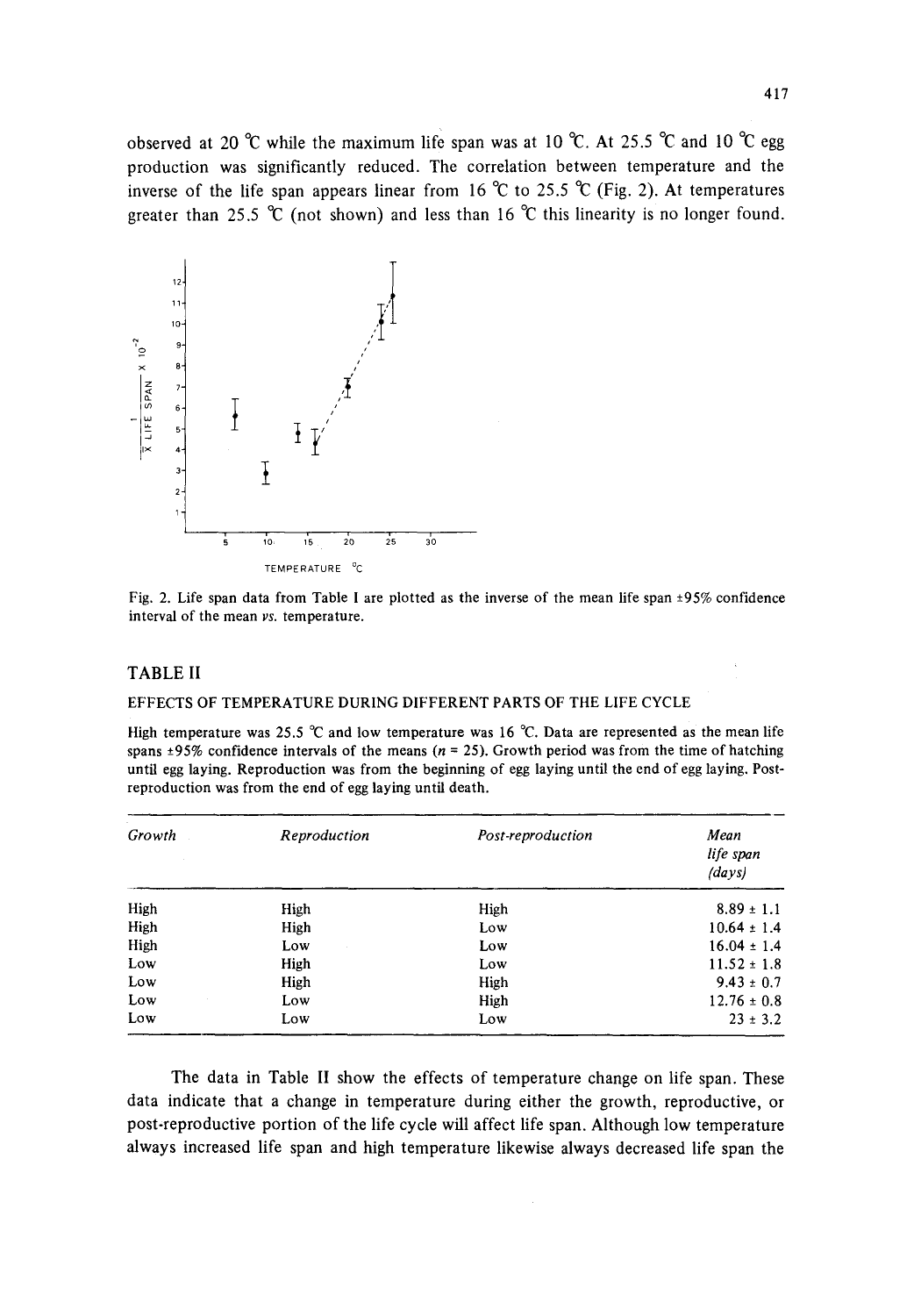|          |     | $\overline{41}$ |            |  |
|----------|-----|-----------------|------------|--|
|          |     |                 |            |  |
|          |     |                 |            |  |
|          |     |                 |            |  |
|          |     |                 |            |  |
|          |     |                 |            |  |
|          |     |                 |            |  |
|          |     |                 |            |  |
|          |     |                 |            |  |
|          |     |                 |            |  |
|          |     |                 |            |  |
|          |     |                 |            |  |
|          |     |                 |            |  |
|          |     |                 |            |  |
|          |     |                 |            |  |
|          |     |                 |            |  |
|          |     |                 |            |  |
|          |     |                 |            |  |
|          |     |                 |            |  |
|          |     |                 |            |  |
|          |     |                 |            |  |
|          |     |                 |            |  |
|          |     |                 |            |  |
|          |     |                 |            |  |
|          |     |                 |            |  |
|          |     |                 |            |  |
|          |     |                 |            |  |
|          |     |                 |            |  |
|          |     |                 |            |  |
|          |     |                 |            |  |
|          |     |                 |            |  |
|          |     |                 |            |  |
|          |     |                 |            |  |
|          |     |                 |            |  |
|          |     |                 |            |  |
|          |     |                 |            |  |
|          |     |                 |            |  |
|          |     |                 |            |  |
|          |     |                 |            |  |
|          |     |                 |            |  |
|          |     |                 |            |  |
|          |     |                 |            |  |
|          |     |                 |            |  |
|          |     |                 |            |  |
|          |     |                 | $\vdots$   |  |
| 医异体 医血管炎 |     |                 | ֠          |  |
|          | ֚֠֕ |                 | ֕<br>ׇ֚֕֡֡ |  |
| Í        |     |                 | ֕          |  |

# EFFECTS OF DIETARY RESTRICTION ON LIFE SPAN AND EGG PRODUCTION EFFECTS OF DIETARY RESTRICTION ON LIFE SPAN AND EGG PRODUCTION

S medium (10<sup>9</sup> bact/ml) at 20 °C. To prevent formation of dauer larvae [3] restriction was delayed until 48 h after hatching at which time the worms were ransferred to restrictive media containing the indicated bacterial concentrations. The concentration of bacteria was determined using a Petroff-Hauser counter and adjusted to desired concentrations by serial dilution with S medium. *E. coli* does not grow in S medium because there is no metabolizable carbon ource. Worms subjected to S media containing  $1 \times 10^9$ ,  $1 \times 10^9$  or 0 bact/ml never reached maturity and died from starvation within 5 days. The low Data in each group represent the mean life span  $\pm 95\%$  confidence interval of the mean (n = 50). Immediately after hatching, worms were transferred to liquid S medium (10<sup>9</sup> bact/ml) at 20 °C. To prevent formation of dauer larvae [3] restriction was delayed until 48 h after hatching at which time the worms were transferred to restrictive media containing the indicated bacterial concentrations. The concentration of bacteria was determined using a Petroff-Hauser source. Worms subjected to S media containing 1 × 10<sup>6</sup>, 1 × 10<sup>4</sup> or 0 bact/ml never reached maturity and died from starvation within 5 days. The low Data in each group represent the mean life span ±95% confidence interval of the mean ( $n = 50$ ). Immediately after hatching, worms were transferred to liquid counter and adjusted to desired concentrations by serial dilution with S medium. E. coli does not grow in S medium because there is no metabolizable carbon fecundity of worms fed 101° bacteria per ml may be due to a detrimental effect of the high bacterial concentration.  $\frac{1}{2}$  councility of worms fed 10<sup>10</sup> bacteria per ml may be due to a detrimental effect of the high bacterial concentration.

|                | Bacterial | oncentration              |                                 |                                      |                                      |                                      |                                      |                                         |
|----------------|-----------|---------------------------|---------------------------------|--------------------------------------|--------------------------------------|--------------------------------------|--------------------------------------|-----------------------------------------|
|                |           | $\frac{1 \times 10^4}{ }$ | $\frac{1 \times 10^6}{5 \pm 1}$ | $\frac{5 \times 10^7}{15.1 \pm 2.9}$ | $\frac{1 \times 10^8}{25.9 \pm 4.7}$ | $\frac{5 \times 10^8}{19.4 \pm 2.3}$ |                                      | $\frac{1 \times 10^{10}}{15.0 \pm 2.0}$ |
| Mean life span | <br>+     | $5 \pm 1$                 |                                 |                                      |                                      |                                      | $\frac{1 \times 10^9}{16.0 \pm 1.9}$ |                                         |
| Mean No. eggs  |           |                           |                                 | 4                                    | S3                                   | 206                                  | 273                                  | $\frac{26}{2}$                          |
|                |           |                           |                                 |                                      |                                      |                                      |                                      |                                         |

### TABLE IV **TABLE IV**

# NUTRITIONAL RESTRICTION AT DIFFERENT TIMES DURING THE LIFE CYCLE NUTRITIONAL RESTRICTION AT DIFFERENT TIMES DURING THE LIFE CYCLE

Newly hatched larvae of tsB26 were transferred to S medium (1 X 109 bact/ml) at 25.5 ~C on a gyrotory shaker. To prevent the formation of dauer larvae 3] restriction was delayed for 24 hours in S medium (1 × 10<sup>9</sup> bact/ml) at 25.5 °C. At intervals of 1, 2, 6 and 8 days samples of worms were removed and either transferred to restrictive media (1 X 10° bact/ml) for the remainder of the life span or maintained as control groups in S medium (1 X 10° bact/ml). Newly hatched larvae of tsB26 were transferred to S medium  $(1 \times 10^9 \text{ part/m})$  at 25.5 °C on a gyrotory shaker. To prevent the formation of dauer larvae [3] restriction was delayed for 24 hours in S medium  $(1 \times 10^9 \text{ part/m})$ either transferred to restrictive media (1  $\times$  10<sup>8</sup> bact/ml) for the remainder of the life span or maintained as control groups in S medium (1  $\times$  10<sup>9</sup> bact/ml). ) at represent the mean life span +95% confidence interval of the mean for each time period ( $n = 50$ ). Data represent the mean life span  $\pm 95\%$  confidence interval of the mean for each time period ( $n = 50$ ).

|                    | Growth<br>Day 1 |                  | Reproduction<br>Day 2 |                  | Post-reproduction |                              |                  |                  |
|--------------------|-----------------|------------------|-----------------------|------------------|-------------------|------------------------------|------------------|------------------|
|                    |                 |                  |                       |                  | Day 6             |                              | $Day \; 8$       |                  |
|                    |                 |                  |                       |                  |                   |                              |                  |                  |
|                    | *Control        | Restricted       | Control               | Restricted       |                   | Control Restricted           | Control          | Restricted       |
| Mean life span     | $8.89 \pm 1.10$ | $13.60 \pm 1.26$ | $9.0 \pm 1.0$         | $10.75 \pm 0.68$ |                   | $9.36 \pm 1.0$ 1.1 $\pm 0.7$ | $10.92 \pm 1.13$ | $12.20 \pm 0.55$ |
| Extension $(%)$ 52 |                 |                  | 19.4                  |                  | 18.6              |                              | 11.7             |                  |
|                    |                 |                  |                       |                  |                   |                              |                  |                  |

\*Control groups were maintained in liquid S medium (1 X 109 bact/ml) and were not subjected to restrictive media. \*Control groups were maintained in liquid S medium (1 x 10<sup>9</sup> bact/ml) and were not subjected to restrictive media.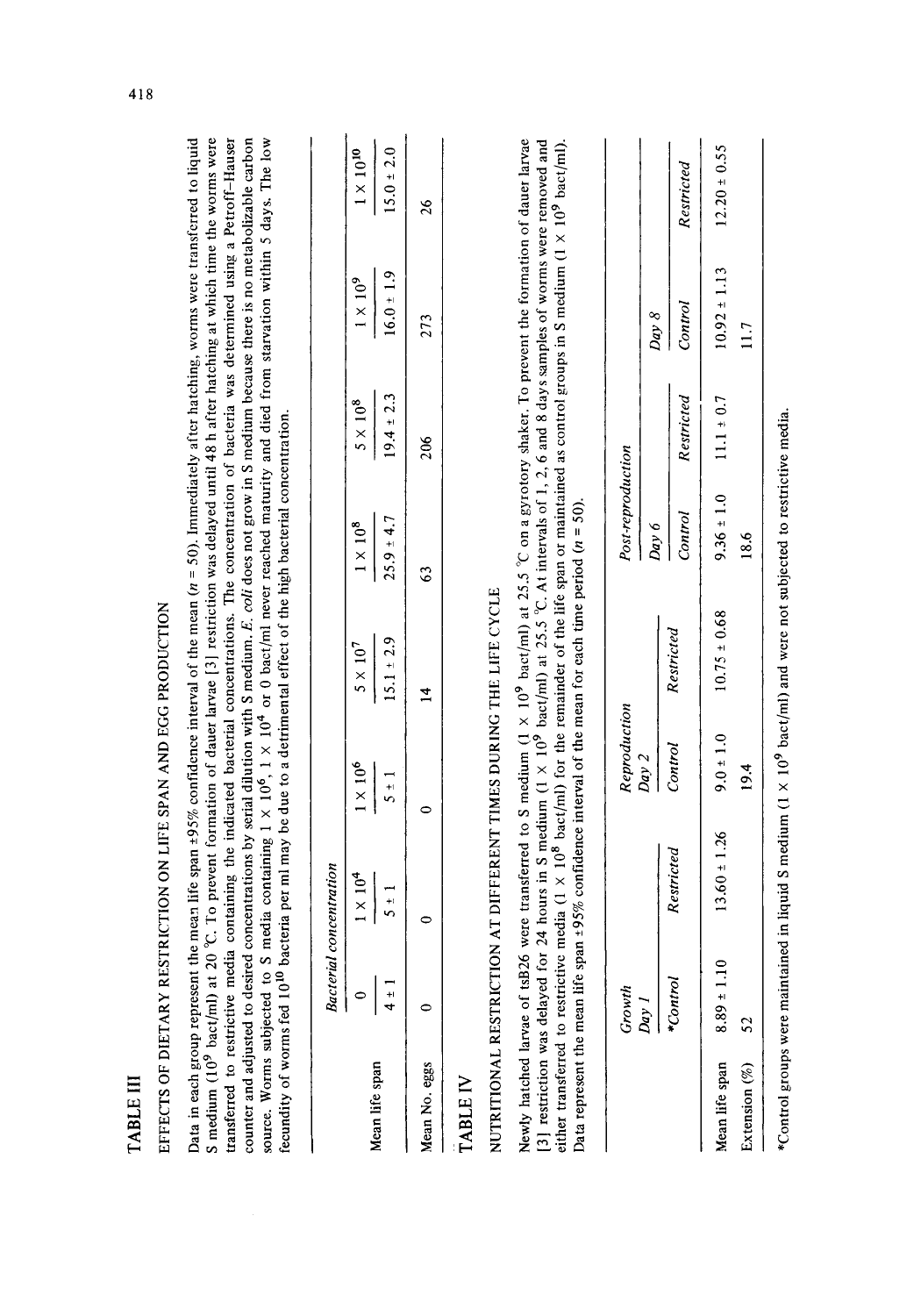only statistically significant increases in life span involved low temperature during the reproductive period. Likewise, high temperature during the reproductive phase had a significantly greater life-shortening effect than high temperature during either the growth or post-reproductive phase.

### *Effects of nutritional restriction*

The effects of dietary restriction on life span and egg production are shown in Table III. Within the range of  $10^8$  bact/ml to  $10^{10}$  bact/ml a reduction in the food concentration is correlated with an increase in mean life span. Food concentrations equal to or less than  $5 \times 10^7$  bact/ml severely limit both life span and fecundity and cause death by starvation. The maximum fecundity was 273 at a concentration of  $1 \times 10^9$ bact/ml while the maximum life span was found at  $1 \times 10^8$  bact/ml.

A temperature sensitive sterile mutant, tsB26 was used to determine the effects of dietary restriction during different portions of the life cycle to avoid complications arising from progeny production. This mutant is sterile at  $25.5$  °C but has a normal life span comparable to the wild type (Fig. 1). Table IV shows the effects of reducing the food concentration to 1  $\times$  10<sup>8</sup> bact/ml at different times during the life cycle. Nutritional restriction during either the growth (day 1), reproductive (day 2), or early postreproductive phase (day 6) caused statistically significant increases in life span. Although restriction on day 8 did cause an increase in mean life span the increase was not statistically significant. The earlier worms were subjected to restrictive media, the greater the extension of life span. The greatest extension (52%) was seen when worms were transferred to restrictive media during the growth phase.

### *Effects of egg production*

Life span and the number of eggs produced per worm were recorded at various temperatures to determine the correlation between egg production and life span. Egg production and life span were negatively correlated at both 25.5  $\degree$ C and 20  $\degree$ C but at 16 $\degree$ , 14 $\degree$ , and 10  $\degree$ C the correlation was positive (Table V). None of the computed correlation coefficients were significant at the 0.05 level. Egg production did not have a significant effect on life span.

### TABLE V

### EGG PRODUCTION *VS.* LIFE SPAN

Individual worms were grown at different temperatures on NGM agar plates seeded with *E. coli* strain OP50. Worms were transferred to fresh plates daily and the number of eggs laid was recorded. The product-moment correlation coefficients (r) were calculated between the number of eggs produced per worm and the life span of the worm for each temperature.

|   | --------<br>$25.5^{\circ}$ C | $20^{\circ}C$ | $16^{\circ}$ C | 14 °C   | $10^{\circ}C$ |
|---|------------------------------|---------------|----------------|---------|---------------|
| r | $-0.18$                      | $-0.19$       | $+0.29$        | $+0.16$ | $+0.26$       |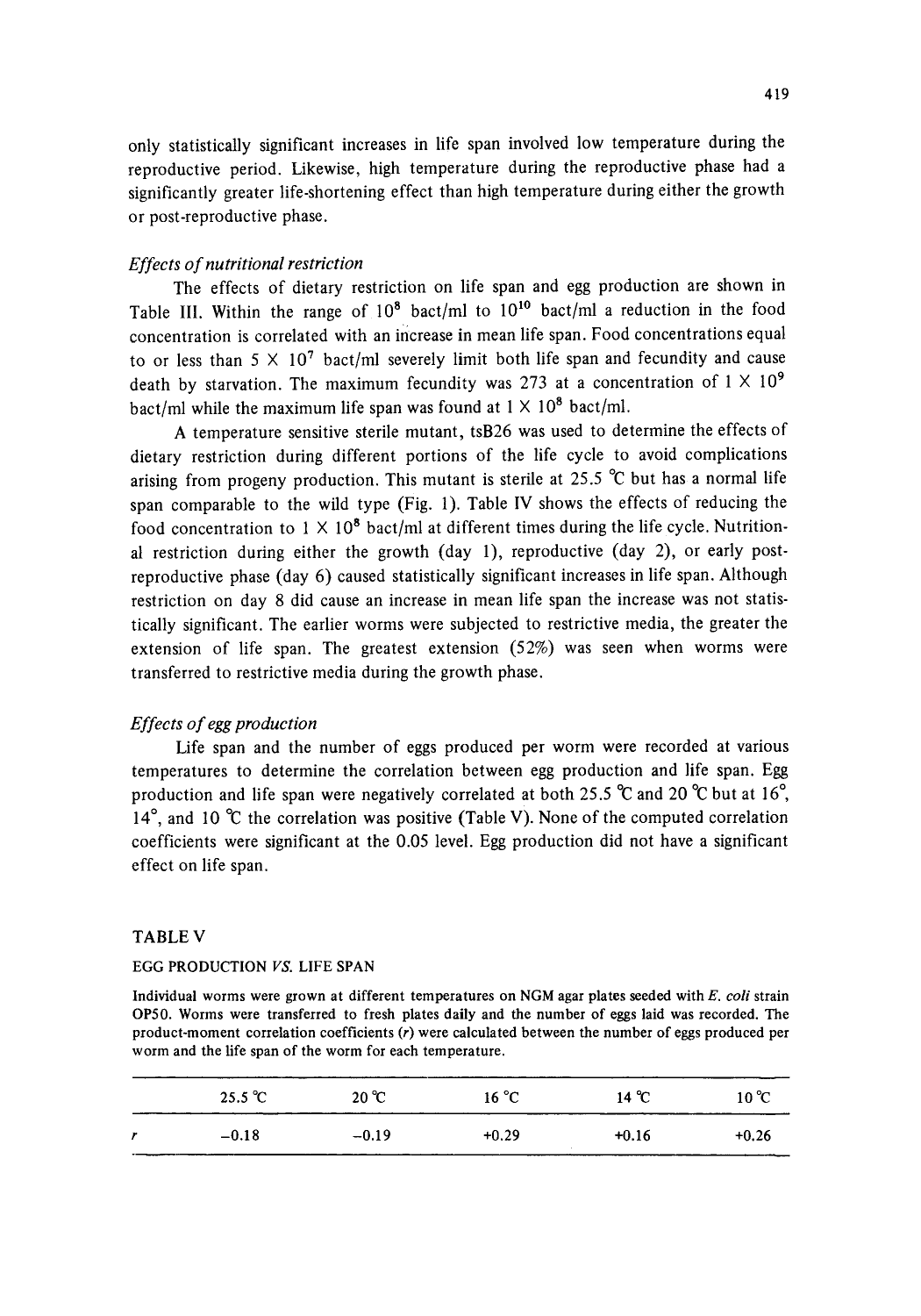| ω  |
|----|
|    |
| ≃  |
| J. |
| ٢  |
|    |

### EFFECTS OF INCREASED PARENTAL AGE EFFECTS OF INCREASED PARENTAL AGE

Samples of L1 progeny were taken from synchronous adult worms at daily intervals during the reproductive phase of the life span. Data represent the tions between samples of progeny from young (3, 4 and 5 days old) and samples of progeny from old parents (6, 7, 8 and 9 days old). In 25 out of 35 Samples of L1 progeny were taken from synchronous adult worms at daily intervals during the reproductive phase of the life span. Data represent the mean life spans ±95% confidence intervals of the means. Worms were grown on NGM agar plates seeded with E. coli at 20 °C. There are 35 possible combinations between samples of progeny from young  $(3, 4$  and 5 days old) and samples of progeny from old parents  $(6, 7, 8$  and 9 days old). In 25 out of 35 comparisons progeny from young parents had greater average life spans mean life spans +95% confidence intervals of the means. Worms were grown on NGM agar plates seeded with *E. eoli* at 20 °C. There are 35 possible combinacomparisons progeny from young parents had greater average life spans. Using the non-parametric sign test this result is significant at the 0.05 level.

|                     | Parental age               | days                          |                            |                            |                               |                              |                          |
|---------------------|----------------------------|-------------------------------|----------------------------|----------------------------|-------------------------------|------------------------------|--------------------------|
|                     |                            |                               |                            |                            |                               | ∞                            | ∾                        |
| Progeny<br>ife span | $13.8 \pm 1.0$<br>$n = 95$ | $15.5 \pm 1.2$<br>$n = 95$    | $13.5 \pm 1.2$<br>$n = 95$ | $13.7 \pm 1.3$<br>$n = 95$ | $14.2 \pm 1.7$<br>$n = 50$    | $14.2 \pm 2.2$<br>$n = 31$   | $13.0 \pm 2.0$<br>$n=13$ |
|                     |                            |                               |                            |                            |                               |                              |                          |
|                     | $n = 190$                  | $14.62 \pm 0.78$              |                            |                            |                               | $13.86 \pm 1.6$<br>$n = 44$  |                          |
|                     |                            |                               |                            |                            |                               |                              |                          |
|                     |                            | $14.23 \pm 0.65$<br>$n = 285$ |                            |                            |                               | $14.06 \pm 1.12$<br>$n = 94$ |                          |
|                     |                            |                               |                            |                            |                               |                              |                          |
|                     |                            |                               |                            |                            | $13.86 \pm 0.83$<br>$n = 189$ |                              |                          |
|                     |                            | Young parents -               |                            |                            |                               | - Old parents -              |                          |
|                     |                            |                               |                            |                            |                               |                              |                          |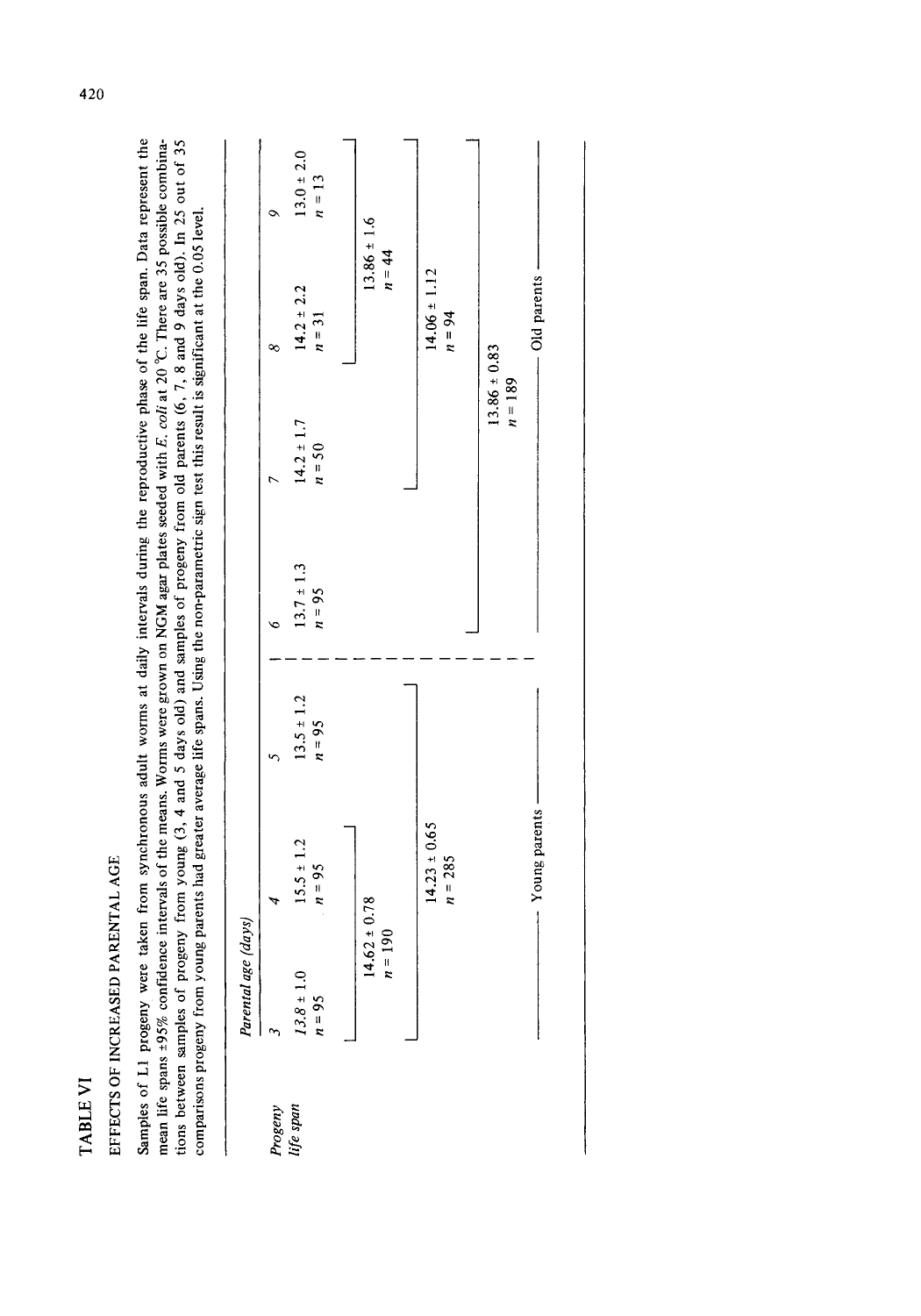| Ľ<br>t, |  |
|---------|--|
| ≃       |  |
| ۴       |  |

## EFFECTS OF PARENTAL LIFE SPAN ON PROGENY LIFE SPAN EFFECTS OF PARENTAL LIFE SPAN ON PROGENY LIFE SPAN

respective progeny were recorded. Data are represented as the mean  $+95\%$  confidence intervals of the means. Short life span parents lived 7, 8, 10, 12, 13 Synchronized worms were grown individually on NGM agar plates seeded with *E. coli* and transferred daily to fresh plates. On the second day of egg laying samples of progeny were selected from each parent and cultured individually for life span determinations. Both parental life span and the life spans of their respective progeny were recorded. Data are represented as the mean ±95% confidence intervals of the means. Short life span parents lived 7, 8, 10, 12, 13 Synchronized worms were grown individually on NGM agar plates seeded with E, coli and transferred daily to fresh plates. On the second day of egg laying samples of progeny were selected from each parent and cultured individually for life span determinations. Both parental life span and the life spans of their and 14 days while long life span parents lived 18, 20, 21, 22, 23 and 25 days. and 14 days while long life span parents lived  $18, 20, 21, 22, 23$  and  $25$  days.

There are 121 possible comparisons between the mean life spans of progeny from short life span parents (7-14 days) and progeny from long life span parents (18-25 days). In 105 out of 121 comparisons progeny from long life span parents had greater average life spans than progeny from short life span parents. There are 121 possible comparisons between the mean life spans of progeny from short life span parents  $(7-14 \text{ days})$  and progeny from long life span parents (18-25 days). In 105 out of 121 comparisons progeny from long life span parents had greater average life spans than progeny from short life span parents.<br>Using the non-parametric sign test this result would be expected by Using the non-parametric sign test this result would be expected by chance alone less than one time in 100.

|                             | span (days)<br>Parental life         |                                      |                     |                       |                                                                                  |                                  |                                  |                                  |                    |                    |                                                                  |
|-----------------------------|--------------------------------------|--------------------------------------|---------------------|-----------------------|----------------------------------------------------------------------------------|----------------------------------|----------------------------------|----------------------------------|--------------------|--------------------|------------------------------------------------------------------|
|                             |                                      | $\tilde{a}$                          | $\tilde{\omega}$    | $\tilde{\mathcal{L}}$ |                                                                                  |                                  |                                  |                                  |                    |                    |                                                                  |
| $15.50$<br>$± 2.17$         |                                      |                                      |                     |                       | $\begin{array}{c}\n 14 \\  \hline\n 15.86 \\  \pm 2.04 \\  n = 35\n \end{array}$ | $\frac{18}{18.30}$<br>$\pm 1.91$ | $\frac{20}{17.28}$<br>$\pm 0.84$ | $\frac{21}{17.32}$<br>$\pm 1.02$ | $\frac{22}{16.23}$ | $\frac{23}{17.88}$ |                                                                  |
|                             | $\frac{14.46}{\pm 3.65}$<br>$n = 13$ | $\frac{19.00}{\pm 1.66}$<br>$n = 25$ | $17.25$<br>$± 2.63$ | $14.39$<br>±3.96      |                                                                                  |                                  |                                  |                                  |                    |                    |                                                                  |
| $n = 21$                    |                                      |                                      | $n = 12$            | $n = 13$              |                                                                                  | $n=20$                           | $n = 166$                        | $n = 112$                        | $n = 47$           | $n = 101$          | $\begin{array}{c} 25 \\ 16.23 \\ \pm 1.63 \\ n = 47 \end{array}$ |
|                             |                                      |                                      |                     |                       |                                                                                  |                                  |                                  |                                  |                    |                    |                                                                  |
| $15.12 \pm 1.8$<br>$n = 34$ | $\overline{3}$                       |                                      |                     |                       |                                                                                  |                                  |                                  |                                  |                    | $17.83 \pm 0.93$   |                                                                  |
|                             |                                      |                                      |                     |                       |                                                                                  |                                  |                                  |                                  |                    | $n = 148$          |                                                                  |
|                             |                                      |                                      |                     |                       |                                                                                  |                                  |                                  |                                  |                    |                    |                                                                  |
|                             | $16.76 \pm 1.33$                     |                                      |                     |                       |                                                                                  |                                  |                                  |                                  |                    | $17.45 \pm 0.81$   |                                                                  |
|                             | $n = 59$                             |                                      |                     |                       |                                                                                  |                                  |                                  |                                  |                    | $n = 195$          |                                                                  |
|                             |                                      |                                      |                     |                       |                                                                                  |                                  |                                  |                                  |                    |                    |                                                                  |
|                             |                                      | $16.85 \pm 1.17$                     |                     |                       |                                                                                  |                                  |                                  |                                  |                    | $17.40 \pm 0.63$   |                                                                  |
|                             | $n = 71$                             |                                      |                     |                       |                                                                                  |                                  |                                  |                                  |                    | $n = 307$          |                                                                  |
|                             |                                      |                                      |                     |                       |                                                                                  |                                  |                                  |                                  |                    |                    |                                                                  |
|                             |                                      | $16.46 \pm 1.14$                     |                     |                       |                                                                                  |                                  |                                  |                                  | $17.37 \pm 0.51$   |                    |                                                                  |
|                             |                                      | $n = 84$                             |                     |                       |                                                                                  |                                  |                                  |                                  | $n = 473$          |                    |                                                                  |
|                             |                                      |                                      |                     |                       |                                                                                  |                                  |                                  |                                  |                    |                    |                                                                  |
|                             |                                      |                                      | $16.29 \pm 0.99$    |                       |                                                                                  |                                  |                                  | $17.41 \pm 0.49$                 |                    |                    |                                                                  |
|                             |                                      |                                      | $n = 119$           |                       |                                                                                  |                                  |                                  | $n = 493$                        |                    |                    |                                                                  |
|                             |                                      | Short life span                      |                     |                       |                                                                                  |                                  |                                  | Long life span                   |                    |                    |                                                                  |

**4~**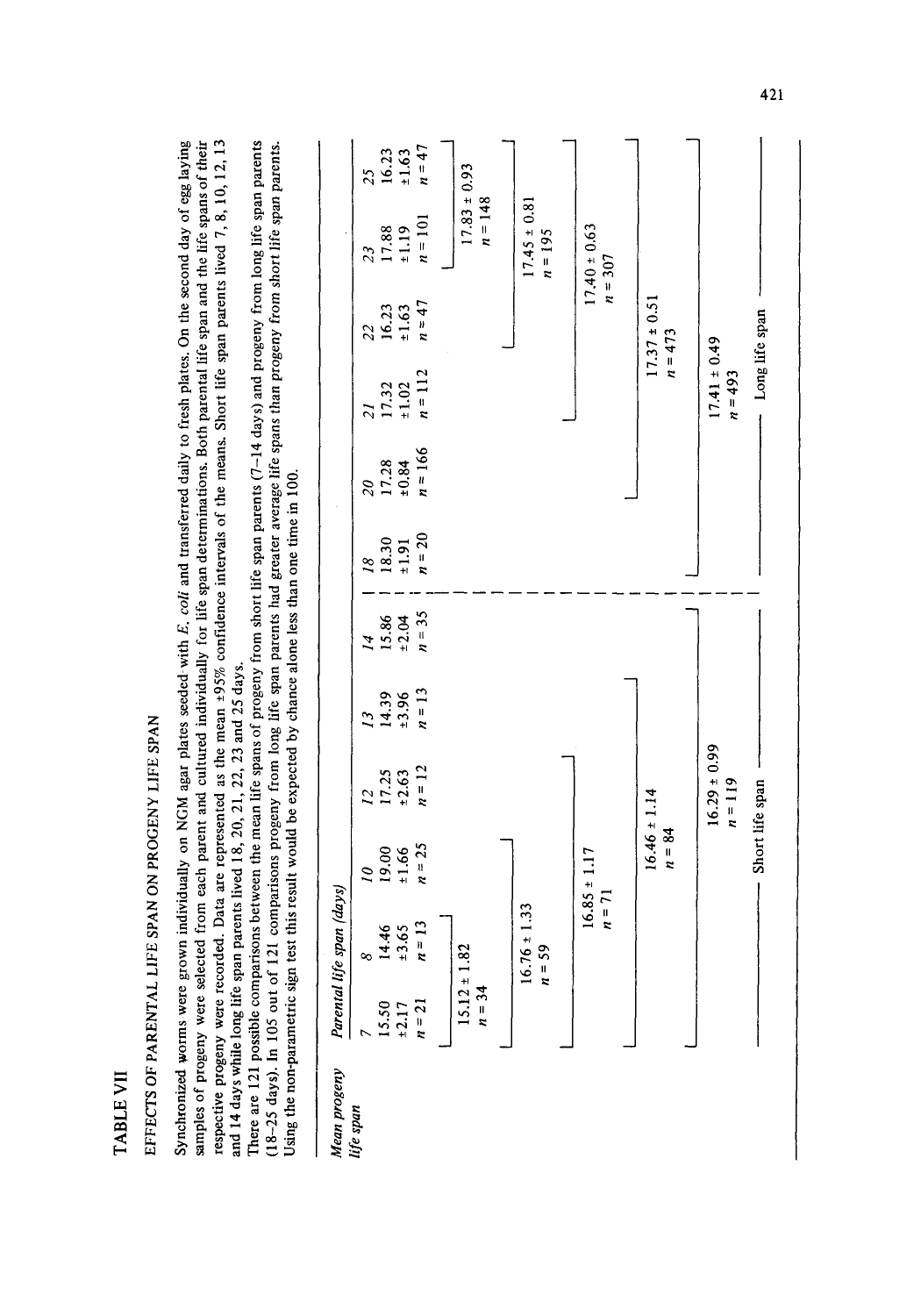### *Effects of increased paren tal age*

**The effect of increasing parental age on progeny life span is shown in Table VI. When the 95% confidence intervals of the means were compared, the average life spans of progeny from older parents did not differ significantly from the average life spans of progeny from younger parents. However, when the data were analyzed in greater detail, a statistically significant effect was observed. Progeny from younger parents consistently**  showed greater mean life spans than progeny from older parents. Although the differ**ences observed were small, they were consistent. In 24 of 35 comparisons between progeny from young and old parents (3, 4, 5 days and 6, 7, 8 and 9 days respectively), the progeny from younger parents had greater average life spans than progeny from older parents. Using the non-parametric sign test, this result would be expected by chance alone only 5 times in 100.** 

### *Effects of parental life span*

**Parental life span was recorded and compared with the average progeny life span (Table VII). Comparison of the 95% confidence intervals of the means shows that the average life spans of progeny from long life span parents do not differ significantly (0.05 level) from progeny whose parents exhibited shorter life spans. However, a significant effect was again observed. The progeny from long life span parents consistently showed average life spans that were greater than those of progeny from parents with shorter life** 



**Fig. 3. Relative amount of fluorescent material per worm with increasing age. Worms were grown in S**  medium (1  $\times$  10<sup>9</sup> bact/ml) at 20 °C on a gyrotory shaker. Aliquots were removed at daily intervals, **washed in M-9 salts, homogenized and measured for fluorescent material in a Perkin-Elmer fluorometer as described in the materials and methods section. The amount of fluorescent was measured by plotting the emission spectra where the maximum emission was observed, cutting out the area under the curve and weighing, e, Aqueous homogenate in M-9 salts solution, emission 450-580 nm, excitation 410 nm; O, chloroform-methanol extract, emission 450-480 nm, excitation 340 nm.**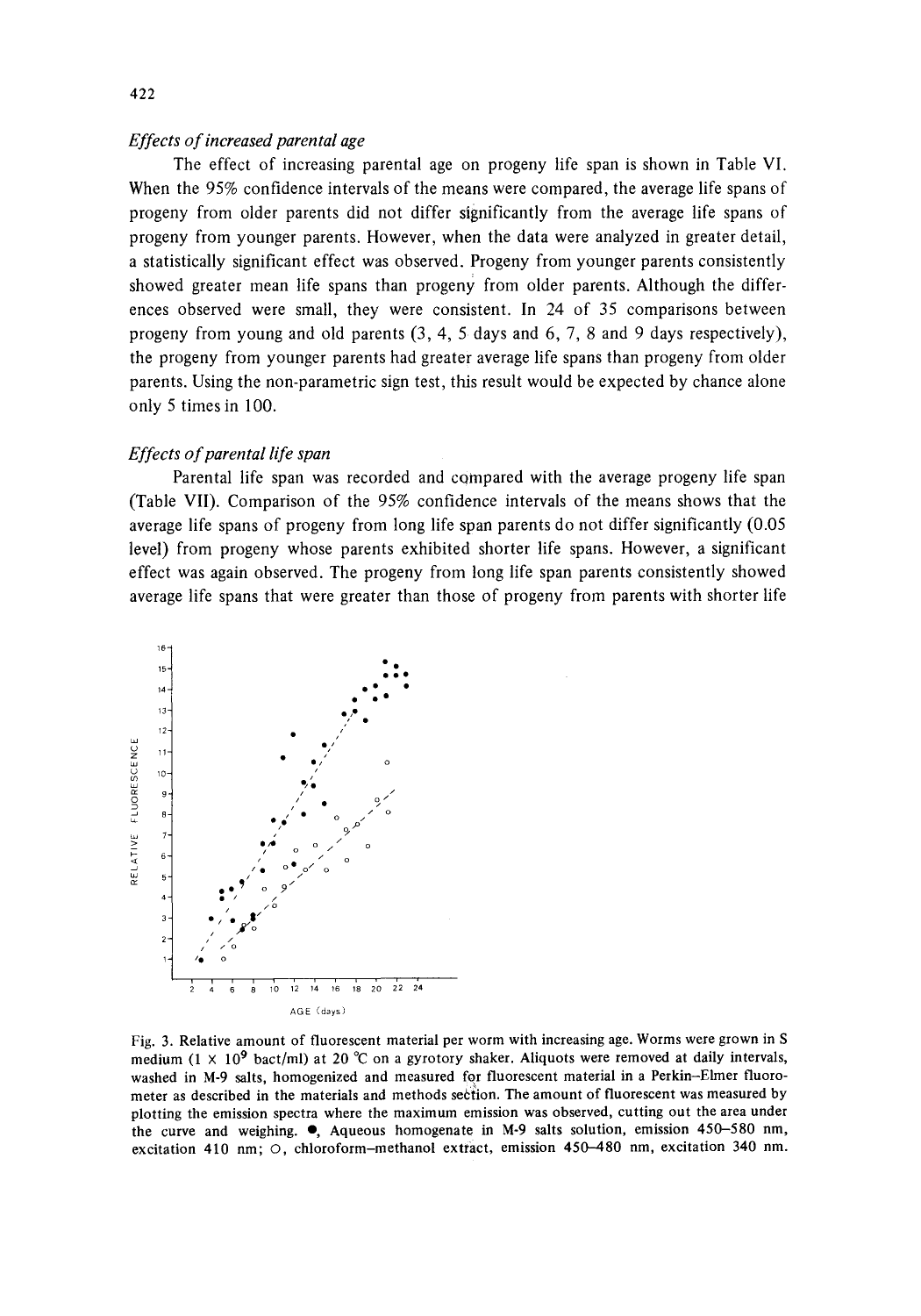spans. In 105 of 121 comparisons between progeny from short and long life span parents (7, 8, 10, 12, 14 days and 18, 20, 21, 22, 23, 25 days respectively), the progeny from long life span parents had greater mean life spans. Using the non-parametric sign test, this result would be expected by chance alone less than one time in 100.

### *Accumulation of fluorescent material*

*C. elegans* accumulates fluorescent material as it ages (Fig. 3). The aqueous homogenates showed a broad emission spectrum between 450 and 580 nm and an excitation maximum of 410 nm. These values probably reflect the accumulation of flavins [10]. The chloroform-methanol extract, after saturation with water to remove flavins, gave an excitation maximum between 320 and 365 nm and an emission maximum between 450 and 480 nm. These spectral values resemble the fluorescent spectra reported for Schiffs base products (RN=CH-CH=CH-NH-R; excitation 365 nm; emission 450- 470 nm) found in lipofuscin [10]. The fluorescent material from both the aqueous homogenate and the chloroform-methanol extract increases on both a per volume and a per weight basis (Table VIII).

### TABLE VIII

### AGE-CORRELATED INCREASE 1N FLUORESCENCE

The amount of fluorescence per worm was determined from the plot in Fig. 3. Worm volumewas calculated by measuring samples of worms of different ages from the synchronous cultures. Volume was calculated using the equation for a prolate spheroid  $(4/3 \pi a b^2)$ . Worm dry weight was calculated by collecting samples of known quantities of worms on millipore filters (pore size  $8 \mu m$ ), washing with distilled water, drying at 60  $^{\circ}$ C for 3 h and weighing.

| Age<br>$\langle$ <i>days</i> $\rangle$ | per worm    | Relative fluorescence | Relative fluorescence<br>per volume $(\mu m^3)$ |                         | per weight (µg) | Relative fluorescence |
|----------------------------------------|-------------|-----------------------|-------------------------------------------------|-------------------------|-----------------|-----------------------|
| 3                                      | $1.37*$     | $0.7**$               | $1.37 \times 10^{-6*}$                          | $7.11 \times 10^{-7**}$ | $3.94*$         | $2.04**$              |
| 4                                      | 2.14        | 1.1                   | $1.26 \times 10^{-6}$                           | $6.88 \times 10^{-7}$   | 4.83            | 2.64                  |
| 5                                      | 2.91        | 1.62                  | $1.32 \times 10^{-6}$                           | $7.36 \times 10^{-7}$   | 5.41            | 3.01                  |
| 6                                      | 3.68        | 2.08                  | $1.42 \times 10^{-6}$                           | $8.00 \times 10^{-7}$   | 5.80            | 3.28                  |
| 7                                      | 4.45        | 2.54                  | $1.52 \times 10^{-6}$                           | $8.76 \times 10^{-7}$   | 6.10            | 3.48                  |
| 8                                      | 5.23        | 2.99                  | $1.63 \times 10^{-6}$                           | $9.34 \times 10^{-7}$   | 6.34            | 3.62                  |
| 9                                      | 6.00        | 3.45                  | $1.76 \times 10^{-6}$                           | $1.01 \times 10^{-6}$   | 6.52            | 3.75                  |
| 10                                     | 6.77        | 3.91                  | $1.93 \times 10^{-6}$                           | $1.11 \times 10^{-6}$   | 6.67            | 3.85                  |
| 11                                     | 7.54        | 4.37                  | $2.04 \times 10^{-6}$                           | $1.18 \times 10^{-6}$   | 6.79            | 3.93                  |
| 12                                     | 8.32        | 4.82                  | $2.19 \times 10^{-6}$                           | $1.27 \times 10^{-6}$   | 6.90            | 4.00                  |
| 13                                     | 9.09        | 5.28                  | $2.33 \times 10^{-6}$                           | $1.35 \times 10^{-6}$   | 7.33            | 4.26                  |
| 14                                     | 9.86        | 5.74                  | $2.50 \times 10^{-6}$                           | $1.45 \times 10^{-6}$   | 7.83            | 4.56                  |
| 15                                     | 10.63       | 6.20                  | $2.68 \times 10^{-6}$                           | $1.57 \times 10^{-6}$   | 8.24            | 4.81                  |
| 16                                     | 11.41       | 6.65                  | $2.88 \times 10^{-6}$                           | $1.68 \times 10^{-6}$   | 8.78            | 5.12                  |
| 17                                     | 12.18       | 7.11                  | $3.07 \times 10^{-6}$                           | $1.79 \times 10^{-6}$   | 9.33            | 5.45                  |
| 18                                     | 12.95<br>å. | 7.57                  | $3.25 \times 10^{-6}$                           | $1.90 \times 10^{-6}$   | 9.89            | 5.78                  |

\*Aqueous homogenate in M-9 salt solution.

\*\*Chloroform-methanol extract.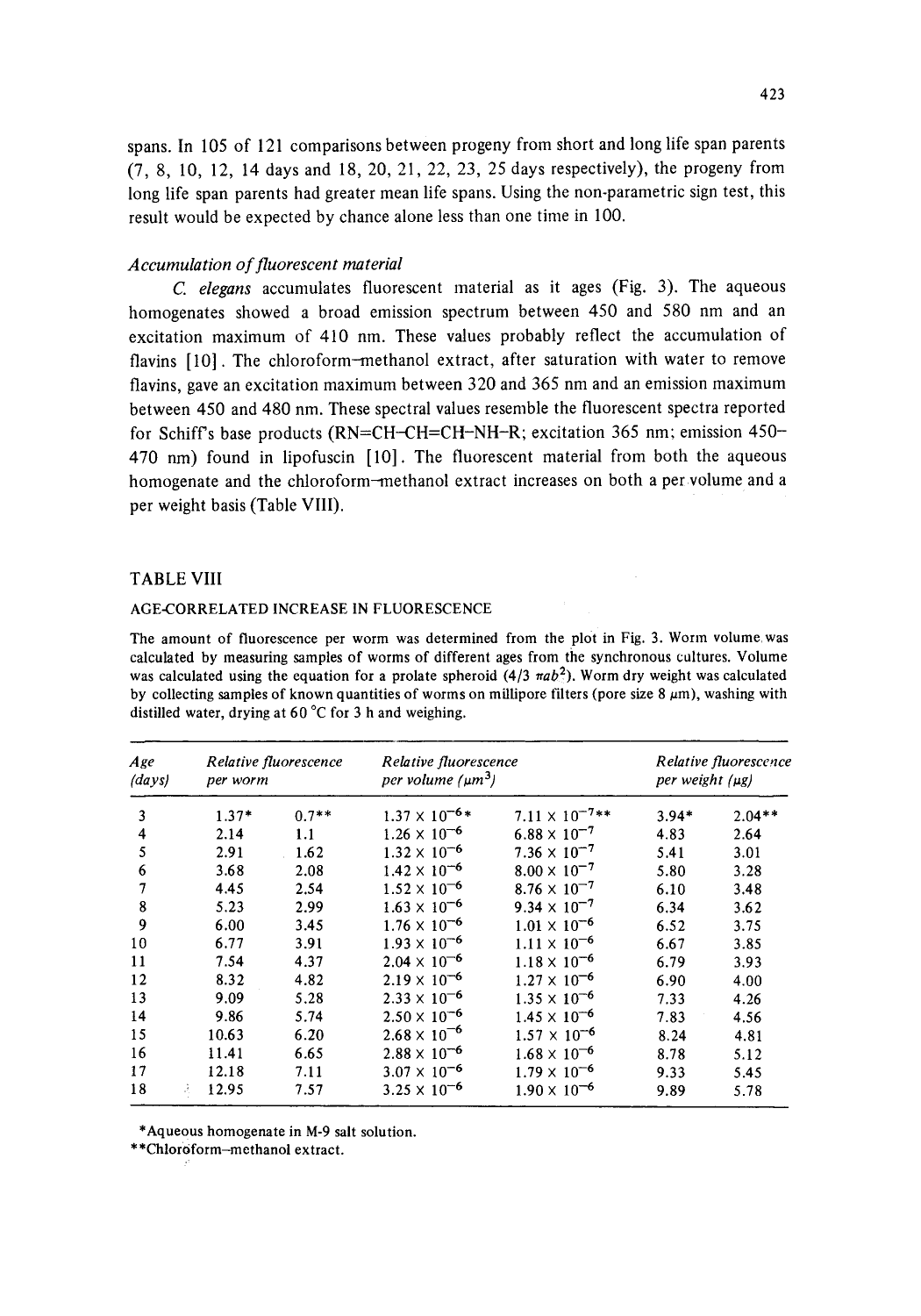

**Fig. 4. Synchronous worms of different ages were irradiated as described in the materials and methods section. Percentage survival was scored three days after irradiation. Temperature was 20 °C. Dose rate was 3200 ergs/cm2/s.** 

### *Effects of ultra-violet radiation*

**Figure 4 shows the percentage survival with varying doses of u.v. for worms 4, 18, 42 and 66 hours old. The younger worms are more sensitive to u.v. radiation. The lifeshortening effects of u.v. light on worms of various ages are shown in Table IX. Older worms show less of a life-shortening effect than do younger worms. A u.v. dose of 192,000 ergs/cm 2 reduced the life span of worms 20 days old by only 2% while the life span of worms 5 days old was reduced by 37.7% for the same dose. Similar results were obtained with u.v. doses from 32,000 ergs/cm 2 to 960,000 ergs/cm 2.** 

### **TABLE IX**

### **LIFE SHORTENING EFFECTS OF U.V. LIGHT**

**Synchronous worms were removed from culture at specific ages and either subjected to u.v. irradiation as described in the materials and methods section or maintained as unirradiated control groups on NGM agar plates seeded with** *E. coil* **at 20 °C. Worms that were irradiated were washed after irradiation**  and transferred to NGM agar plates with *E. coli.* The data represent the mean life spans  $\pm 95\%$ confidence intervals of the means ( $n = 50$ ). The percentage reduction of life span was calculated from **the difference between the unirradiated control and the irradiated group. U.v. dose was 192,000 ergs/cm 2.** 

| Age<br>(days) | Control          | <b>Irradiated</b> | Percent reduction of life span |
|---------------|------------------|-------------------|--------------------------------|
|               | $15.33 \pm 1.48$ | $9.55 \pm 0.71$   | 37.7                           |
|               | $17.52 \pm 1.75$ | $11.52 \pm 0.47$  | 34.2                           |
| 10            | $19.28 \pm 1.23$ | $14.88 \pm 0.48$  | 22.8                           |
| 15            | $23.08 \pm 1.22$ | $20.98 \pm 0.55$  | 9.1                            |
| 18            | $24.25 \pm 0.65$ | $23.36 \pm 0.68$  | 3.7                            |
| 20            | $25.42 \pm 0.64$ | $24.92 \pm 0.65$  | 2.0                            |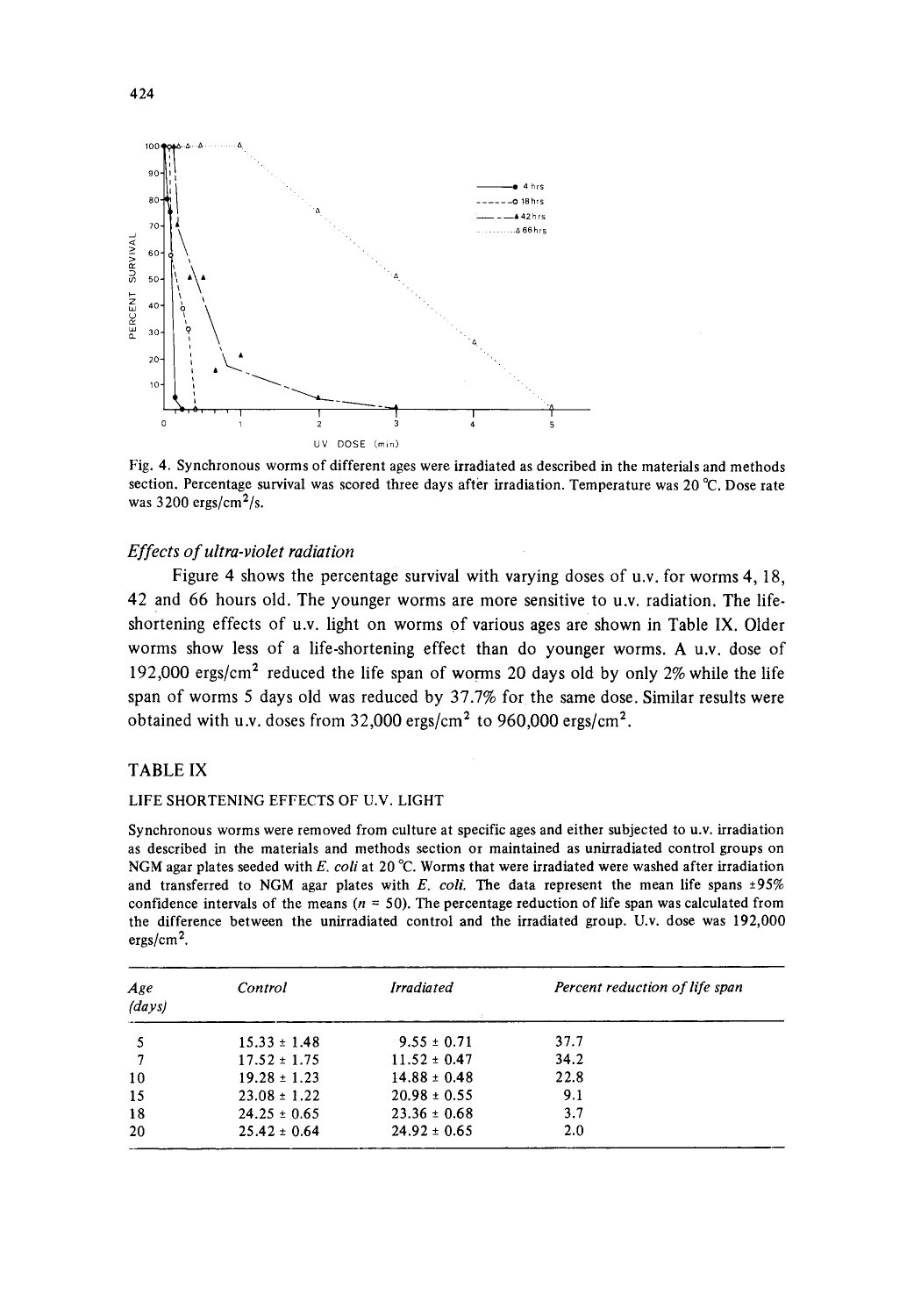### DISCUSSION

The relationship of temperature to life span has been studied and discussed for many years. The general conclusions, at least in poikilotherms, are that an increase in temperature reduces life span and that aging processes, like chemical reactions, are temperature dependent. The results presented here for *Caenorhabditis elegans* are in agreement with these conclusions. These results parallel the more recent findings of Miguel *et al.* for *Drosophila melanogaster* [ 11 ]. Decreasing the temperature prolonged the life span of the nematode *Caenorhabditis elegans.* Although this temperature effect was observed during all parts of the life cycle, the only statistically significant increases in life span involved low temperature during the reproductive phase. Similarly the only statistically significant decrease in life span involved high temperature during the reproductive phase. The reproductive phase therefore is most sensitive to temperature change relative to life span. Because of this dependency on temperature, life span is seen as an integral part of the metabolic rate of the worm. If the metabolic rate is decreased as in the formation of dauer larvae, the life span is significantly prolonged [3, 12].

The effects of dietary restriction have been studied in a diversity of organisms such as protozoans  $[13]$ , rotifers  $[14]$ , and rats  $[15, 16]$ . The general conclusion from these studies is that overfeeding decreases life span while a reduction of food intake is correlated with an increase in life span. This conclusion is further substantiated by the results presented here for the nematode *Caenorhabditis elegans.* Reducing the food supply to  $1 \times 10^8$  bacteria per ml increased the life span. This relationship was true for all parts of the life cycle. Reduction of the food supply during either the growth, reproductive, or post-reproductive portion of the life cycle always led to an increase in the mean life span with the greatest effect seen during the growth phase.

Parental age was shown to be an important factor affecting progeny life span in the rotifer [17], in female houseflies [18], in crustaceans [19], and in protozoans [20]. In general an increase in parental age was correlated with a decline in progeny life span leading to the speculation of aging factors passed on to the progeny via the egg or cytoplasm from the parent. Bequet and Brun, using *C. elegans* v. Bergerac reported a significant decrease in the fecundity of progeny from older parents [21]. This reduced fecundity was mainly due to the increased mortality rate of the eggs and led to the speculation that the oocyte cytoplasm is modified during senescence. In the present study we recorded changes in the post-embryonic life span with increased parental age. The results demonstrate a statistically significant effect indicating that progeny from older parents have shorter life spans. The reduction in mean life span of progeny from older parents was very slight. If this observation represents a real effect of parental age on progeny life span then the accumulation of detrimental factors would seem to be indicated. However, because this effect is so small the determination of the presence and nature of detrimental factors related to parental age would be difficult.

It has been generally concluded from species-specific life spans that life span is under some form of genetic influence. Genetic factors affecting life span have been difficult to determine in humans although studies of identical twins seem to indicate a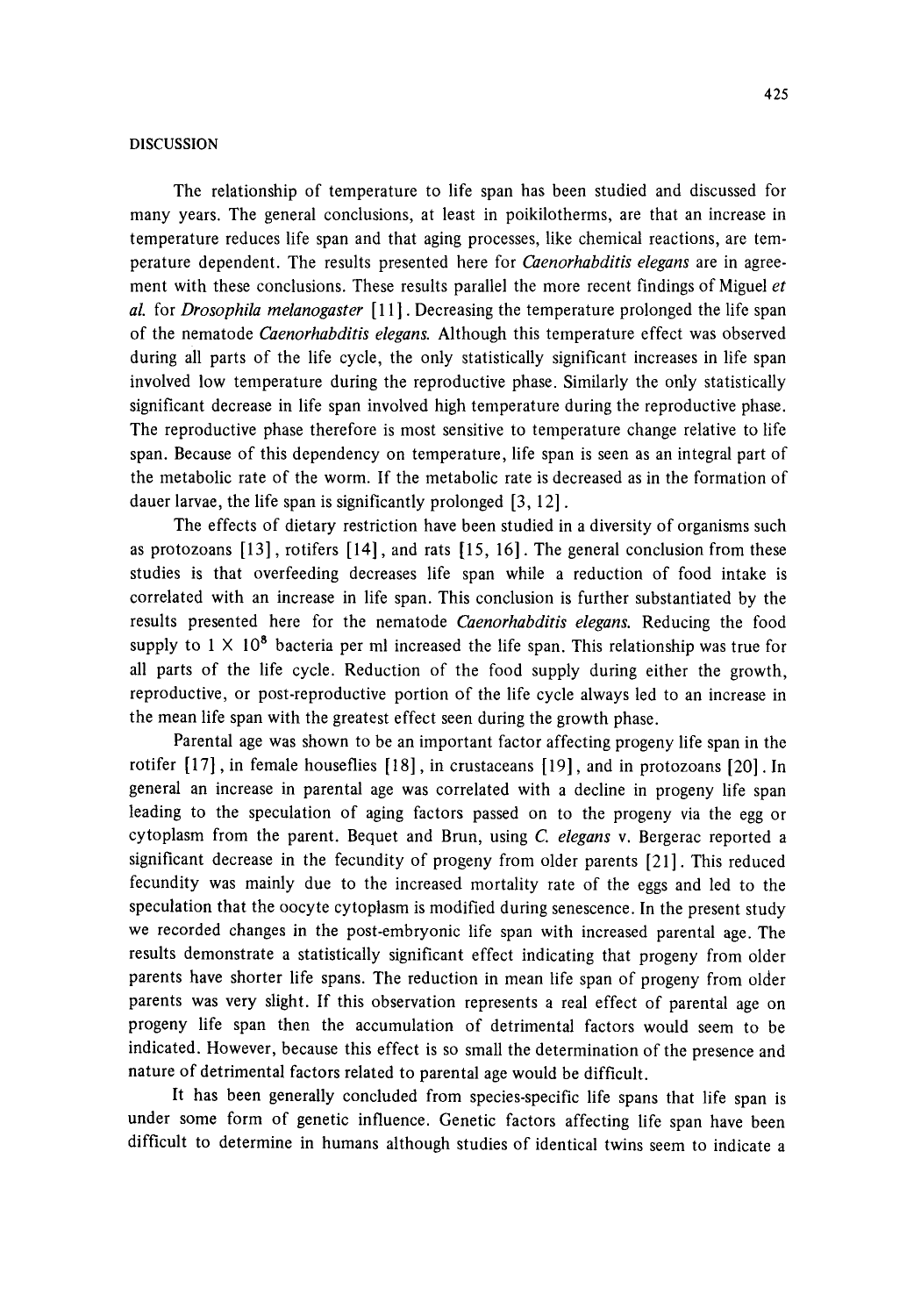genetic predisposition to a specific life span [22]. Parental life span has a significant influence on progeny life span at the cellular level in *Paramecium aurelia* [20]. Goodrich has estimated the coefficient of genetic determination for longevity to be between 0.48 and 0.79 for inbred strains of mice [23]. Parental life span appears to have only a small effect on progeny life span in *Caenorhabditis elegans.* There was a statistically significant effect indicating that, in general, long life span parents have a slightly greater probability of having progeny with long life spans. This suggests the presence of heritable factors influencing life span. The extent of the influence of these factors, if they exist, may be masked by the biological variability inherent in the organism and further studies of the effects of parental life span on progeny life span over many generations may be required.

Accumulation of fluorescent material has been studied and characterized in many species including guinea pigs [24], dogs [25], humans [26], nematodes [27, 28] and *Neurospora* [29]. Such accumulation appears to be a common characteristic of intracellular aging. Epstein *et al.* have described the age-correlated accumulation of electrondense intracellular granules in the intestinal cells of another nematode *Caenorhabditis briggsae* [27, 28]. These age-pigment granules contain acid phosphatase activity. Their morphology and fine structure closely resemble that reported for lipofuscin granules. In *C. elegans* the accumulation of fluorescent material increases throughout the life cycle. The amount of fluorescent material increases on a per volume basis as well as a per weight basis. If this increase in fluorescent material represents an intracellular accumulation as described by Epstein *et al.* for C. *briggsae* [27, 28], then an increasing percentage of the cellular volume is taken up by fluorescent pigment. There is a growing interest in the relationship of fluorescent pigment accumulation to life span. Some evidence suggests that decreasing the rate of accumulation of age-pigment through the action of antioxidants causes an increase in life span  $[27-29]$ . Further study of fluorescent pigment accumulation in the genetically characterized nematode system of *Caenorhabditis elegans*  may provide insight into the underlying genetic and cellular mechanism involved in the accumulation of age-pigment. For example, Babu [30] has described a technique for isolating mutants showing changes in fluorescence. It is therefore possible to select fluorescence mutants to ascertain the effect on life span. The nematode system of C. *elegans* is ideally suited for this type of genetic analysis and such experiments are currently underway.

Age-correlated increased sensitivity to u.v. radiation in some organisms has led to the hypothesis that as cells age there is a reduced ability to repair genetic damage  $[31-$ 33] which may lead to increased cell death. If reduced repair capacity was a causal mechanism involved in aging in C. *elegans* then increased u.v. irradiation would cause a greater reduction in life in older worms. In fact, older worms showed less sensitivity to u.v. induced damage than younger worms. Reduced repair capacity therefore could not be a causative mechanism involved in aging in C. *elegans.* 

Ultra-violet light has significant life-shortening effects on young developing nematodes. Because of the obvious requirement on the DNA template for developmental programs, young worms are expected to be more sensitive to u.v. radiation damage. This is in fact demonstrated. Younger worms (L1-L4) are more sensitive to u.v. radiation than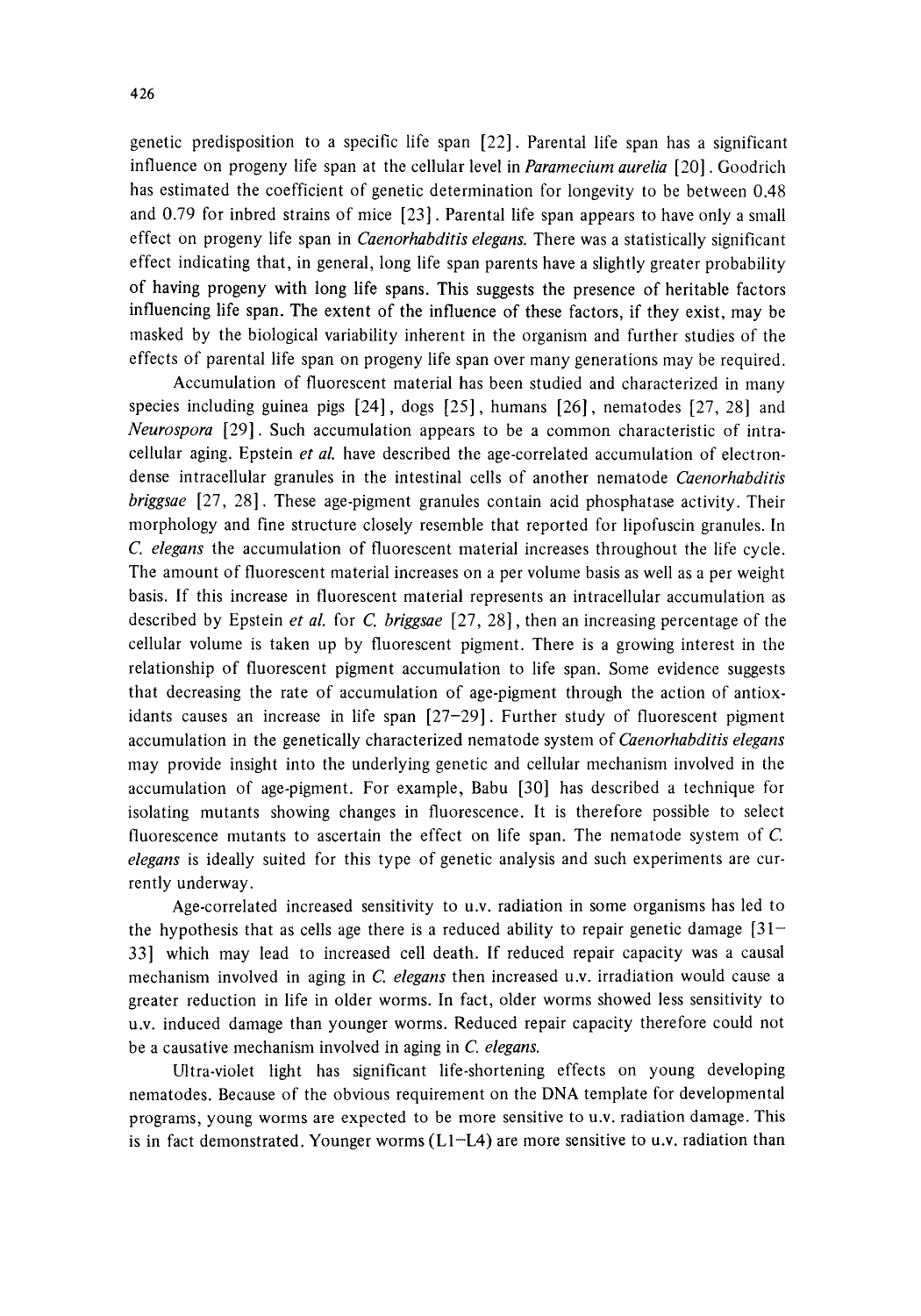older worms. As the worms pass through maturity to senescence u.v. light has less of a life-shortening effect. A larva emerges from its egg with approximately two-thirds of the total number of somatic cells of an adult. Each must undergo cell division, neural development, moulting, growth and gonadogenesis before reaching maturity. All of these functions place stringent requirements on the DNA template. However, after these programs have been completed and the worm reaches maturity, it eats !ess, grows more slowly, does not moult, undergoes no cell divisions, and therefore in general has a less stringent requirement for a DNA template and can tolerate more u.v. damage.

From our present investigation it is not possible to determine if the rate of aging and life span are dependent or independent of each other. Our interpretation of the results presented here is that life span must be dependent upon metabolic rate. Alterations in metabolic rate cause changes in life span. Dauer larvae which are in a semidormant, quiescent state, have a life span about four times the normal life span [3]. Food restriction can increase the life span by 1.7 fold and temperature reduction can cause a 2.4 fold increase in life span. These biological and environmental changes affect the metabolism of the worm and alter the life span. It is possible and probable that any mechanism, environmental or genetic, that causes a change in metabolism will affect life span.

There are two schools of thought regarding genetic control of life span. On the one hand, there is the belief that aging is simply the result of the conglomerate of biochemical reactions within the organism and that life span is directly coupled to this metabolic rate. The alternative hypothesis is that life span is controlled by a limited number of very specific "life span" genes. At the very least, our present experiments demonstrate that in order to find mutations in these specific "life span" genes one will have to elude all of the metabolic changes that can modify life span. Since there are hundreds of genes involved in ordinary metabolic pathways that may influence life span, the probability of finding a mutation in a specific "life span" gene is very low. Many of the life span mutants isolated may simply be metabolic changes altering the rate of metabolism and therefore the life span. Our results may also be suggesting that the first hypothesis is more accurate and that the only way in which life span can be changed is by changes in metabolism.

We are currently investigating these possibilities by isolating life span mutants of *Caenorhabditis elegans.* For example, one life span mutant isolated in our laboratory is defective in chemotaxis. This mutant is not attracted to *E. coli* and is usually found outside the bacterial lawn when grown on NGM agar plates. When this occurs, the mutant cannot feed. Its chemotactic defect seems to impose a restriction on the amount of food uptake and this causes an increase in life span. Another independently isolated mutant serves as another example. This mutant is paralyzed and the pharyngeal muscles responsible for pumping bacteria into the gut are also affected. The pumping rate is reduced 72% while the life span is increased 48%. A third mutant is temperature sensitive for dauer formation. At 25  $\degree$ C this mutant will enter the semidormant, quiescent dauer state even in the presence of adequate food. Its increased life span is the result of a mutation affecting the mechanism for entering the dauer state (Klass, unpublished data).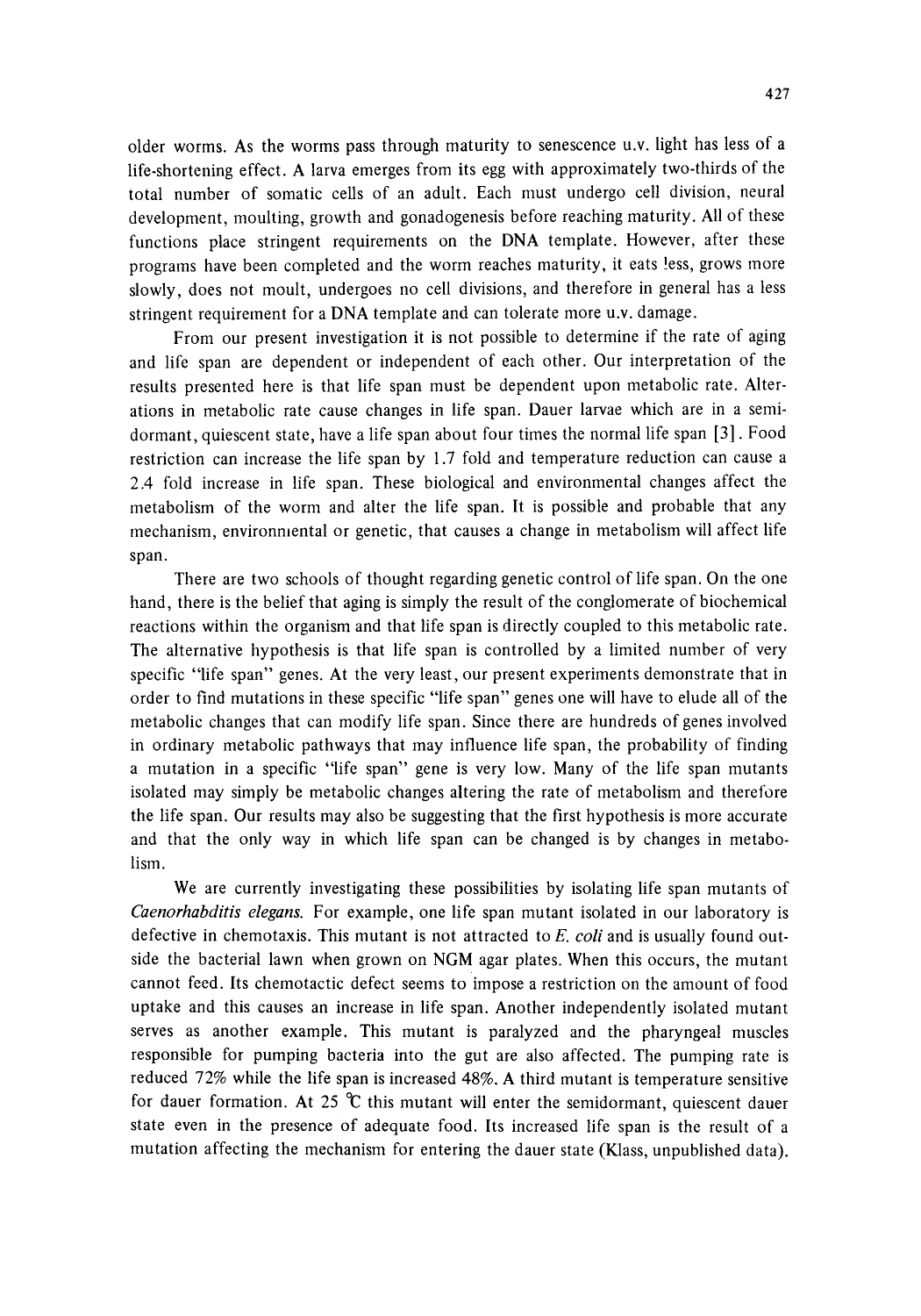### **CONCLUSIONS**

In summary we have established some of the major factors influencing life span in the free-living nematode *Caenorhabditis elegans:* 

(1). Life span in *C. elegans* is temperature dependent. The reproductive period is the most sensitive to temperature change affecting life span.

(2). Life span in *C. elegans* can be modified by diet. Increasing the food concentration shortens life span while decreasing the concentration increases life span. Life span can be modified by a change in food concentration during the growth, reproductive and early post-reproductive periods.

(3). Parental age appears to have only a small effect on progeny life span.

(4). Parental life span was shown to exert only a slight influence on progeny life span.

(5). Fluorescent pigment accumulates with age. The amount of fluorescent material increases both on a per weight and a per volume basis.

(6). Young larval worms are more sensitive to u.v. radiation than are adult and senescent worms. U.v. has less of a life-shortening effect on older worms.

### ACKNOWLEDGEMENTS

This research was supported by a Public Health Service Grant No. AG00310 from the National Institute on Aging.

### **REFERENCES**

- 1 D. Gershon, Studies on aging in nematodes. I. The nematode as a model organism for aging research, *Exp. Gerontol.*, 5 (1970) 7-12.
- 2 B. M. Zuckerman, S. Himmelhoch, B. Nelson, J. Epstein and M. Kisiel, Aging in *Caenorhabditis briggsae, Nematologia,* 17 (1971) 478-487.
- 3 M. Klass and D. Hirsh, A non-aging developmental variant of *Caenorhabditis elegans, Nature,*  260 (1976) 523-525.
- 4 S. Brenner, The genetics of *Caenorhabditis elegans, Genetics,* 77 (1974) 71-94.
- 5 D. Hirsh and R. Vanderslice, Temperature-sensitive developmental mutants of *Caenorhabditis elegans, Develop. Biol.,* 49 (1976) 220-235.
- 6 S. Ward, N. Thompson, J. White and S. Brenner, Electron microscopical reconstruction of the anterior sensory anatomy of the nematode *Caenorhabditis elegans, J. Comp. Neurol.,* 160 (1975) 313-338.
- 7 R. W. Ware, D. Clark, K. Crossland and R. L. Russell, The nerve ring of the nematode *Caenorhabditis elegans:* sensory input and motor output, J. *Cornp. Neurol.,* 162 (1975) 71-110.
- 8 D. Hirsh, D. Oppenheim and M. Klass, Development of the reproductive system of *Caenorhabditis elegans, Develop. Biol.,* 49 (1976) 200-219.
- 9 M. Klass, N. Wolf and D. Hirsh, Development of the male reproductive system and sexual transformation in the nematode *Caenorhabditis elegans, Develop. Biol.,* 52 (1976) 1-18.
- 10 B. L. Fletcher, C. J. Dillard and A. L. Tappel, Measurement of fluorescent lipid peroxidation products in biological systems and tissues, *Anal. Biochem.,* 52 (1973) 1-9.